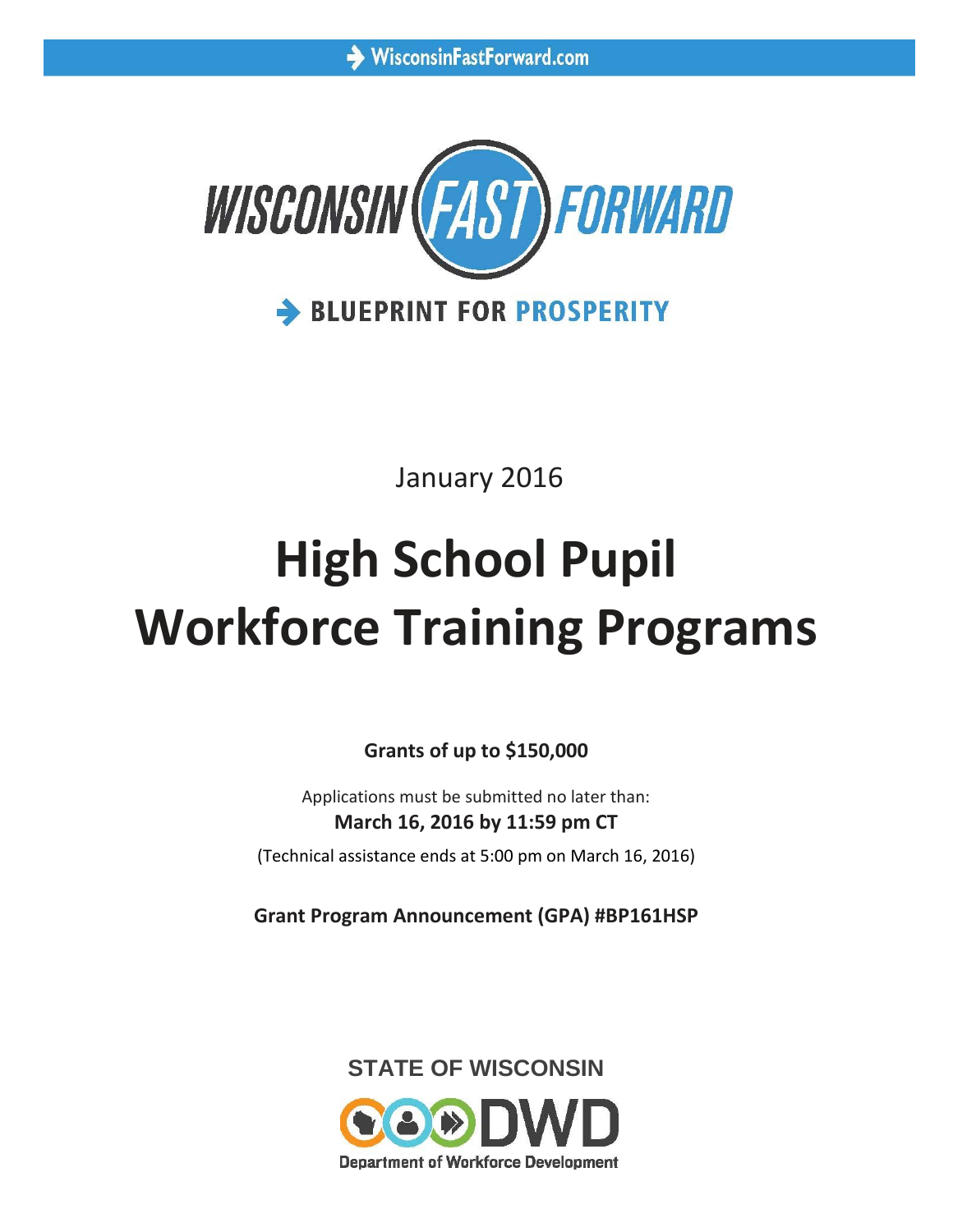## **Contact Information**

**For inquiries on the Grant Program Announcement and Grant Application, please contact the High School Pupil Staff at:**

**[WFFHSPupil@dwd.wisconsin.gov](mailto:WFFHSPupil@dwd.wisconsin.gov)**



# **Office of Skills Development & Bureau of Apprenticeship Standards**

Wisconsin Department of Workforce Development 201 E. Washington Ave. P.O. Box 7946 Madison, WI 53707-7946 WisconsinFastForward.com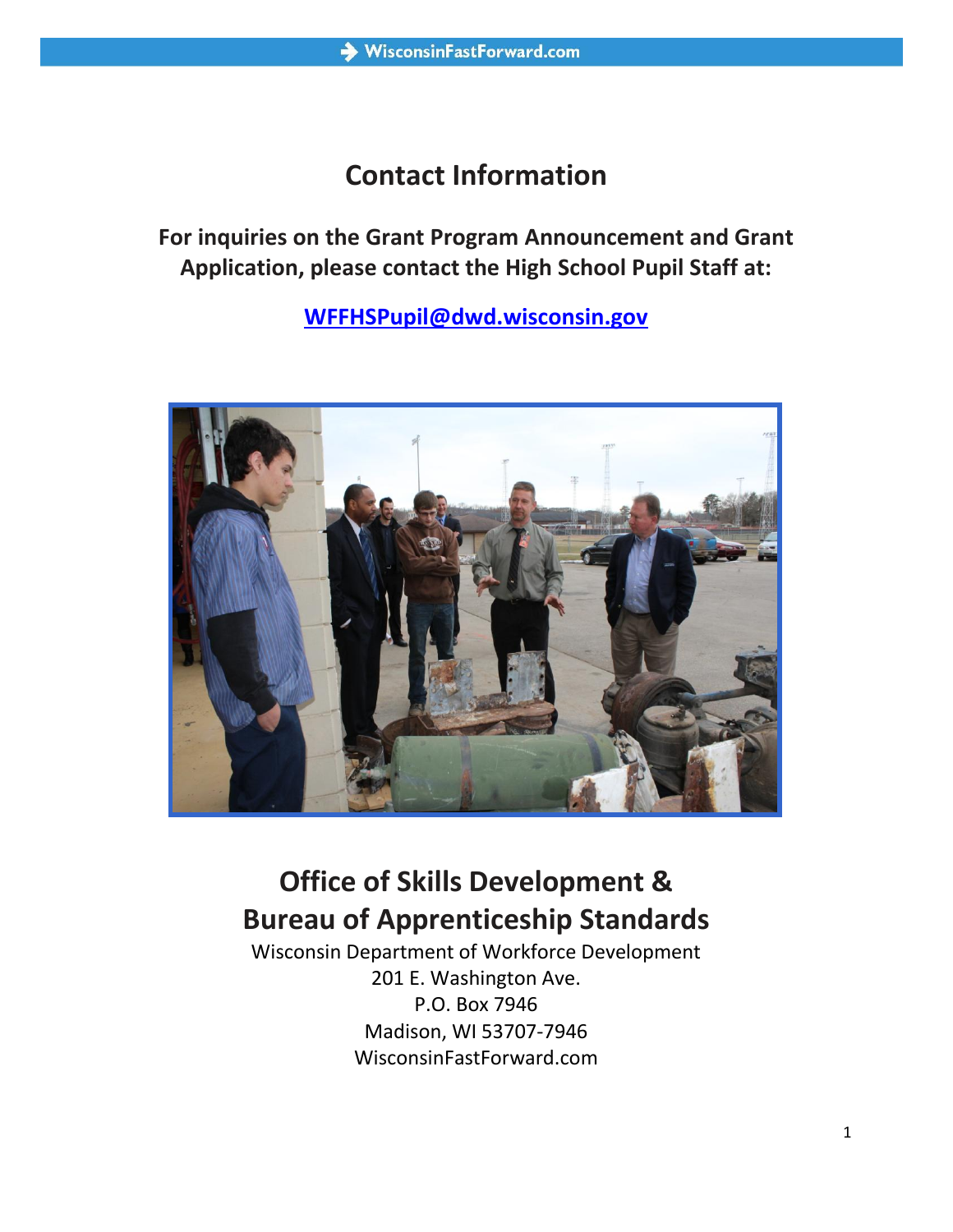### **WISCONSIN FAST FORWARD – BLUEPRINT FOR PROSPERITY**

In March 2013, Governor Scott Walker signed 2013 Act 9, also known as Wisconsin Fast Forward, into law with strong bipartisan support from both houses of the Wisconsin Legislature. The standard Wisconsin Fast Forward (WFF) program included \$15 million to provide employerfocused worker training grants, enabled the creation of the Office of Skills Development (OSD) at the Department of Workforce Development (DWD) to administer the grant program, and provided resources to expand the state's labor market information system.

In March 2014, Governor Walker signed legislation under his "Blueprint for Prosperity" initiative to invest an additional \$35.4 million into the WFF program. The additional funds support training grants to technical colleges; grants for collaborative projects among school districts, technical colleges, and businesses; and grants to enhance employment opportunities for persons with disabilities.

In May 2014, the first round of High School Pupil (HSP) Workforce Training grants funded 30 projects designed to train 949 high school students with industry-recognized credentials in partnership with employers around the state. The second round of awards, released in March 2015, funded 45 projects targeting upwards of 1,102 students for workforce training programs.

As with the standard WFF grant program, DWD is the lead state agency overseeing the WFF - Blueprint for Prosperity initiative. The OSD and Bureau of Apprenticeship Standards (BAS) within DWD serve as the points of contact and administer the HSP Workforce Training program through a transparent and accountable process. Additionally, the OSD and BAS work to encourage the development of innovative solutions at the local and regional level that bring together employers, educators, workforce development boards, and economic development organizations to meet area workforce demands.

The standard WFF program supports initiatives that provide sustainable short- and medium-term training and placement of workers in positions that offer trainees long-term professional growth and economic opportunity. Wisconsin Fast Forward - Blueprint for Prosperity further incentivizes employers to incorporate technical college pupils, high school pupils, and persons with disabilities into their workforce training strategies.

The long-term goal of WFF is to encourage partnerships between businesses and local or regional economic development organizations, workforce development boards, secondary and postsecondary educational institutions, private training providers, and other stakeholders. It is anticipated that the relationships developed through WFF and the Blueprint for Prosperity initiative will continue to flourish after the conclusion of each grant.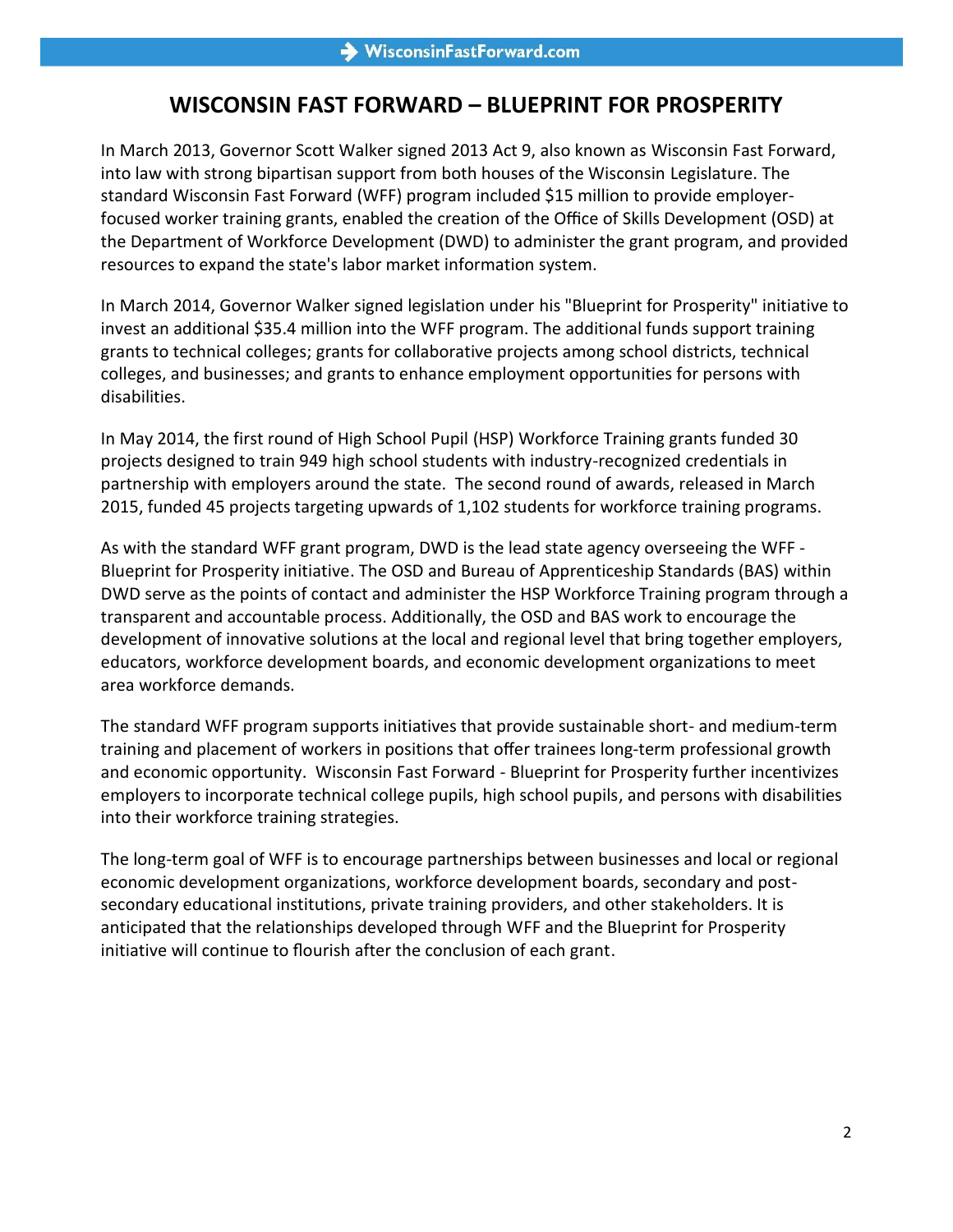## **GRANT PROGRAM ANNOUNCEMENT (GPA) FOR HIGH SCHOOL PUPIL WORKFORCE TRAINING PROGRAMS**

Nationally, labor force participation by youth has reached its lowest levels since World War II. Only about half of youth ages 16 - 24 held jobs in 2011. Furthermore, entry-level jobs for this generation are less available as older workers with more work experience and/or certifications fill these positions. As entry-level opportunities for work are filled by older workers, the tasks of transitioning into adulthood are delayed and development of the future workforce is slowed. The result of this delay equates to a waste of talent and earning potential which has dire consequences for this population in the development of job-readiness skills, life-long earning potential, and overall strength of our national economy. $1$ 

Statistics reveal that the average annual labor force participation rate for Wisconsin youth ages 16 to 19 was 51.3% in 2014, a significant decrease from the rate of 61.5% in 2005. The 2014 average unemployment rate was highest among African American youth at 47.3%, followed by 28.5% for Hispanics, and 15.8% among Caucasian youth.<sup>2</sup>

Conversely, skills gap data demonstrates that many entry level jobs, accessible with some postsecondary training and education, remain unfilled in high need industries such as manufacturing. Specialized training for industry certifications in concurrence with the last year of high school can motivate youth and provide valuable work-based experience necessary to launch them into adulthood.

 $\overline{a}$  $1$  Youth and Work: Restoring teen and young adult connections to opportunity. (2012). Kids Count Policy Report. Annie E. Casey Foundation. [www.aecf.org](http://www.aecf.org/)

 $^2$  U.S. Department of Labor, Bureau of Labor Statistics. Current Population Survey, 2014 (Monthly Data for Wisconsin)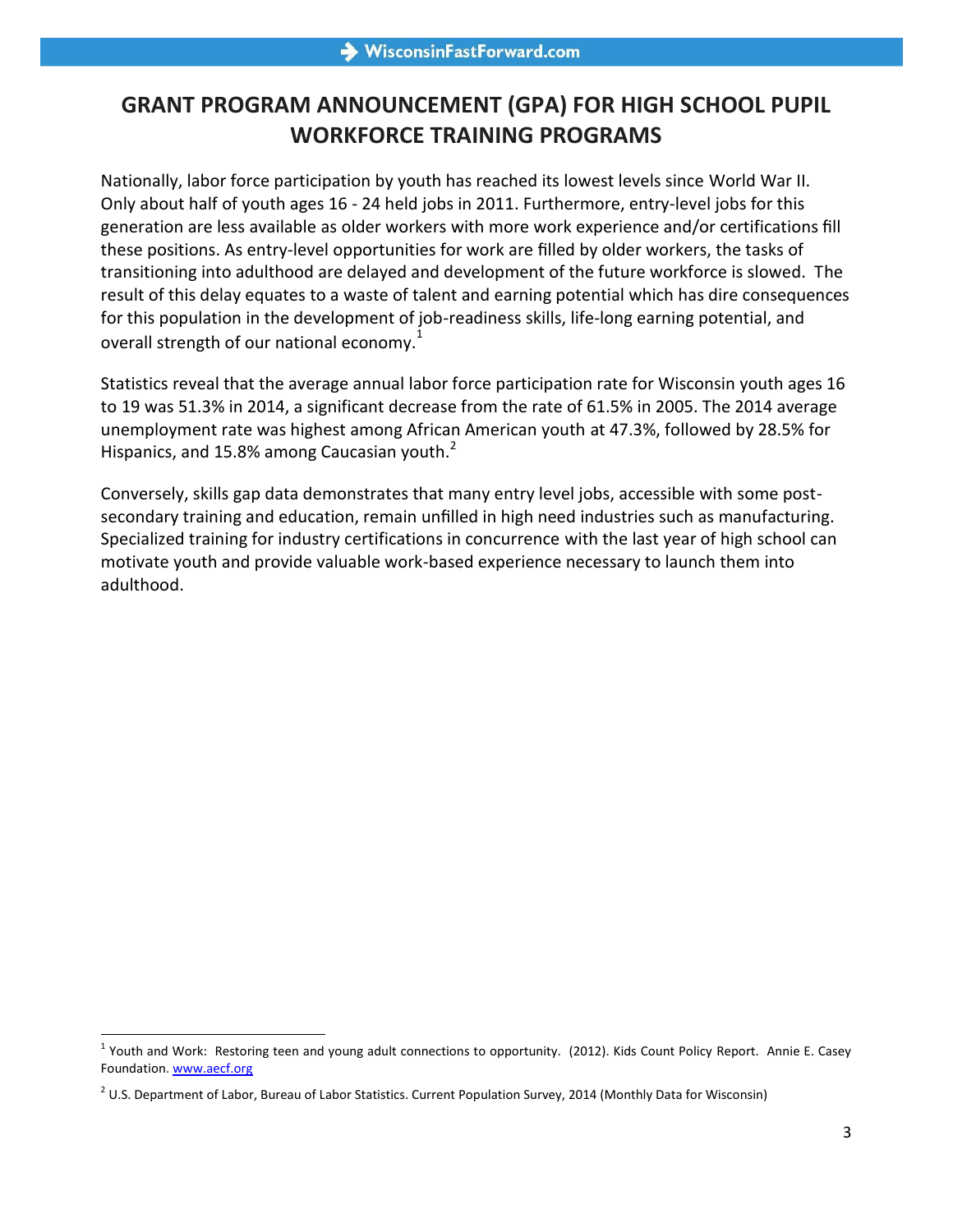#### **Grant Program Announcement Summary**

The department seeks applications from Wisconsin businesses in collaboration with school districts, technical colleges, employers, and/or other partners to provide workforce training to seniors who are enrolled in Wisconsin high schools. **For purposes of this Grant Program Announcement (GPA), seniors are those pupils who are on track to graduate or earn a high school diploma by June 30, 2017.** In addition to receiving a high school diploma, successful graduates of the program should receive post-training employment opportunities in high-demand fields with industry-recognized certifications.

Funds available through this GPA will enable these collaborations to offer employer-driven workforce training programs that provide trainees with market-relevant workplace readiness and technical skills, leading to industry-recognized certification(s) in a high-demand field per the Career and Technical Education Incentive Grants Certifications List for 2016 (CTE Certifications List).<sup>3</sup> Projects must select certifications from the following three categories within the CTE Certifications List only:

- State Certified Work-Based Learning Programs.
- Business & Industry Recognized Certifications.
- Wisconsin Technical College Certifications.\*

 $\overline{a}$ 

Please refer to the HSP Program website for the CTE Certifications List, which can be found at [http://wisconsinfastforward.com/prosperity/pupil/.](http://wisconsinfastforward.com/prosperity/pupil/) \***NOTE:** Wisconsin Technical College System (WTCS) Certifications must be "State-Approved" Career Pathways Certificates (CPCs) OR "State-Approved" Embedded Technical Diplomas (ETDs). CPCs and ETDs are approved sets of classes that make up a stackable credential. The applicant must provide the course number assigned by the Technical College for the CPC or ETD that can be verified with the WTCS.

The CTE Incentive program was established on December 11, 2013, by Wisconsin Act 59. $^{4}$  The Wisconsin Department of Public Instruction (WDPI), in consultation with DWD and WTCS, developed the CTE Certifications List to help school districts offer high-quality career and technical education programs that mitigate workforce shortages in key industries or occupations.

DWD will ensure accountability and transparency of program outcomes by working with grantees to track and monitor program participants. Grantees will be required to collect and submit to the DWD enrollment and post-program completion information on all pupil trainees, which may include data related to grade level, academic status, student risk factors, demographics, attending high school, high school graduation, type of training program(s), program completion date(s), certification(s) earned, employment opportunities, employment status, enrollment in postsecondary education or training, and other indicators, as needed.

 $3$  Wisconsin Department of Public Instruction, Division of Career and Technical Education. CTE Incentive Grant Certifications List (2016). Refer to the following website for the CTE Certifications List: <http://dpi.wi.gov/sites/default/files/imce/cte/pdf/approvedcerts.pdf>

<sup>&</sup>lt;sup>4</sup> Wisconsin State Legislature. 2013 Wisconsin Act 59. (2013).<https://docs.legis.wisconsin.gov/2013/related/acts/59>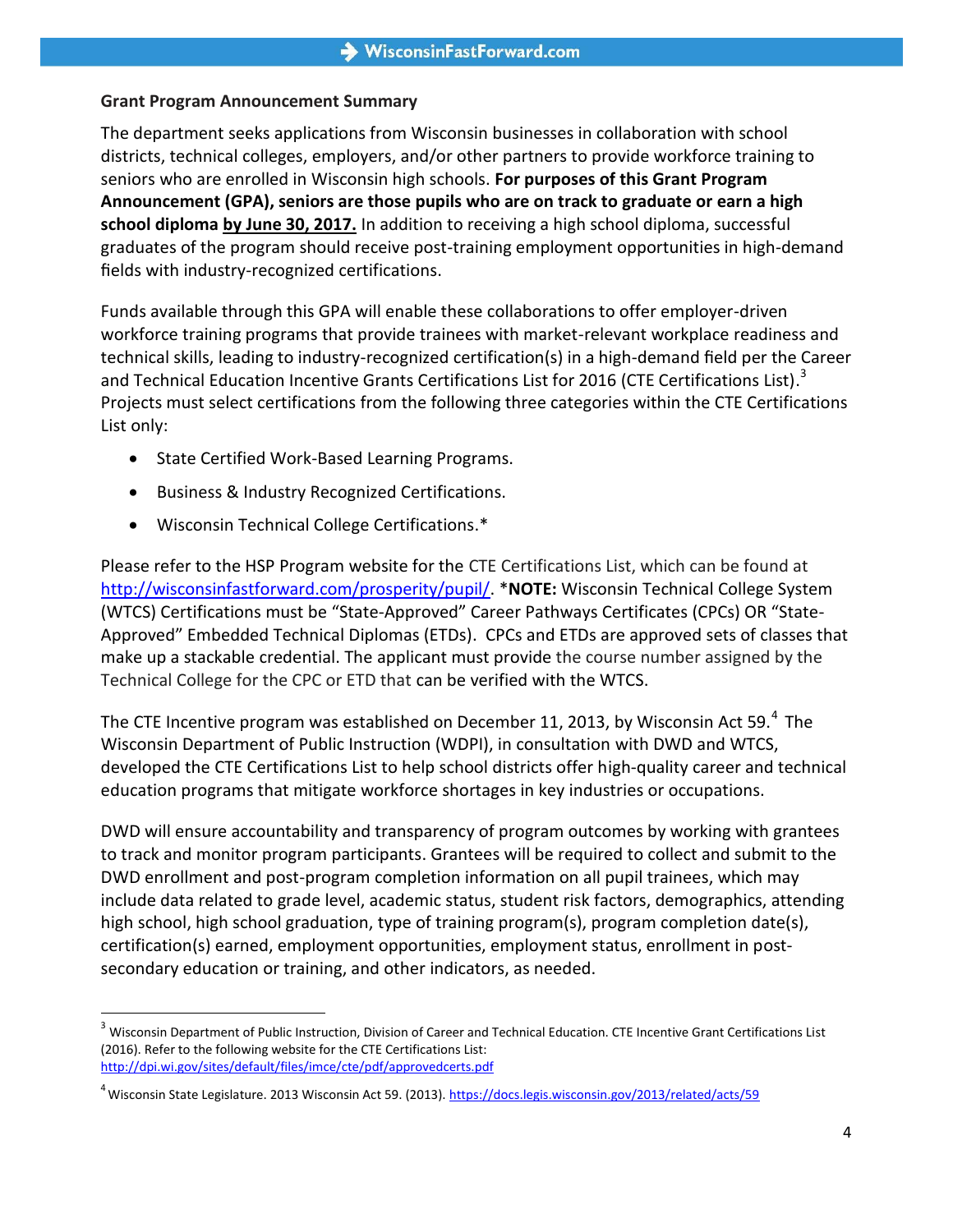HSP grant-funded projects include new training programs that enable youth to obtain certification from the CTE Certifications List in coordination with workplace experiences. Examples may include:

- Technical college/high school dual credit models.
- Workplace-based or high-school-based transcript credit and industry-recognized certification(s) that are part of an embedded diploma.
- Work-based learning programs.
- Pre-Apprenticeship models that allow for seamless transition into Wisconsin's Registered Apprenticeship programs.
- Other skilled employment opportunities.

The intent of the HSP program is to provide start-up seed money for new, innovative, and successful workforce training programs that can be sustained and/or institutionalized for the long term once grant funding ends. Therefore, previous grantees that received funding as lead fiscal agents with DWD-executed contracts in HSP Round 1 (GPA #BP142HSP) **and** Round 2 (GPA #BP151HSP) are not eligible to reapply for HSP Round 3 (GPA #BP161HSP) funding. Previous grantees that received HSP funding as a lead fiscal agent and DWD-executed contract in a single round (either round one or round two) are eligible to reapply provided a new training program and CTE Certification are proposed. The application will not be considered if it is an expansion or continuation of a previous grant-funded training program area.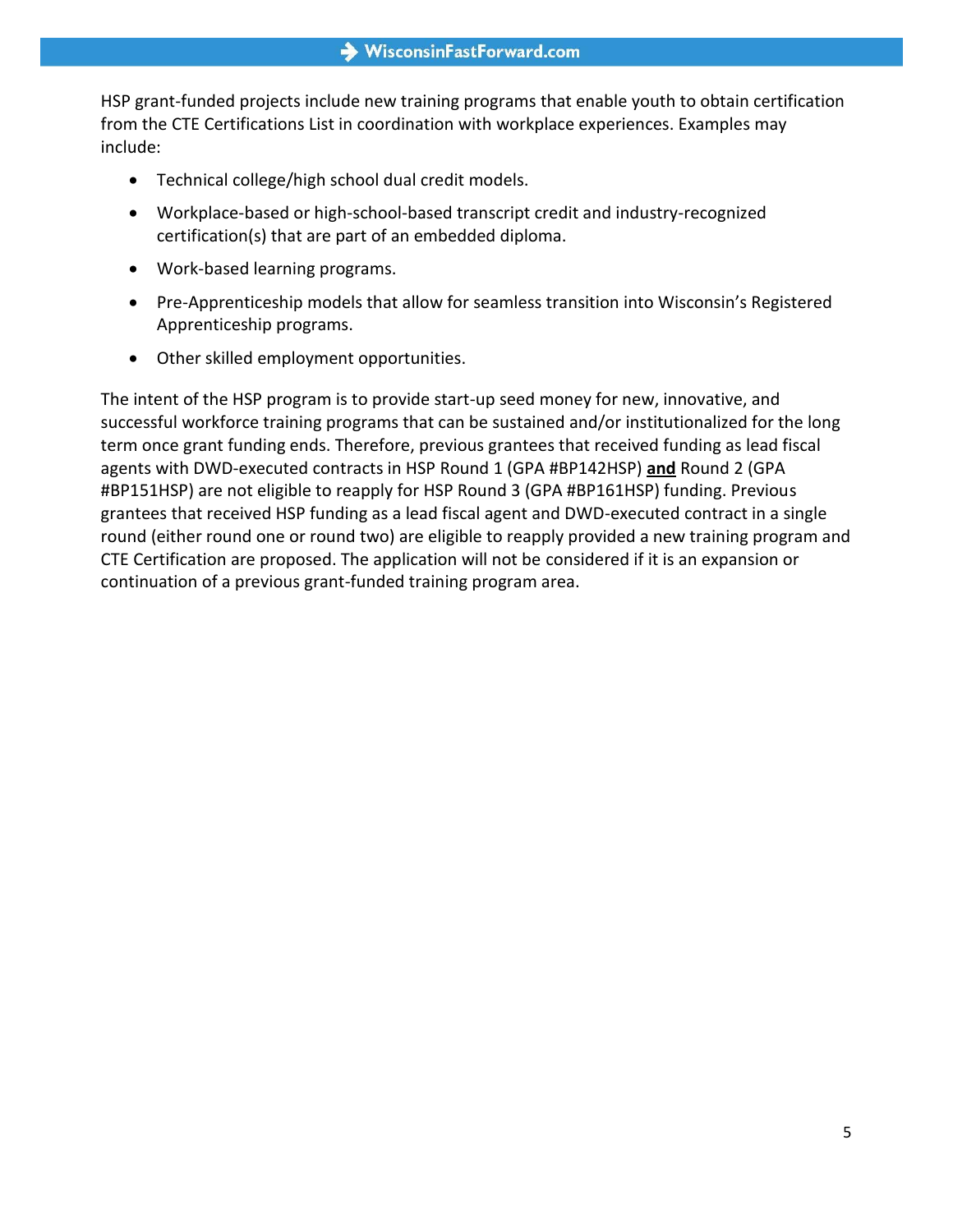#### **Targeted Business Size:** Any

**Type of Trainees:** Eligibility for participation in the HSP Workforce Training Grant Program is restricted to seniors who are enrolled in a Wisconsin high school. For purposes of this GPA, seniors are those pupils who are on track to graduate or earn a high school diploma **by June 30, 2017.** A pupil who does not meet these criteria is considered ineligible to participate in HSP grant-funded training programs.

**Project Period:** Training programs may start as soon as the formal executed contract is in place (signed by DWD and grantee and returned to DWD). Expenses incurred before an executed contract is on file with DWD shall not be reimbursable. The project period ends June 30, 2017, after which grantees will have 90 days to submit final reports and close out. The entire project, to include postprogram outcome reporting and close-out activities, must be completed by September 30, 2017.

#### **Total Funds Allocated to the GPA:** Up to \$3,000,000

**Grant Amount:** From \$5,000 to \$150,000 per grantee. Grant and match expenditures must be incurred during the project period.

**Match/Cost Sharing Requirement:** The grantee is required to provide matching funds equal to 50% of the grant amount awarded. Match may be any combination of cash and/or in-kind sources that are necessary and reasonable to operate the program related to budget categories and associated *eligible* expenses and may come from any participants in the collaboration.

**Application Process:** The department shall solicit applications for grants by preparing and publishing a notice of the availability of the GPA on the department's website, and distributing copies of the GPA on request. The GPA and application documents are found at: [http://wisconsinfastforward.com/prosperity/pupil/.](http://wisconsinfastforward.com/prosperity/pupil/)

#### **Opportunity Category:** Competitive

#### **Important Dates:**

- Grant Application Due Date: **March 16, 2016 by 11:59 pm Central Time.** (Note: Technical assistance ends at 5:00 pm on March 16, 2016).
- Anticipated award announcements: **No later than May 16, 2016.**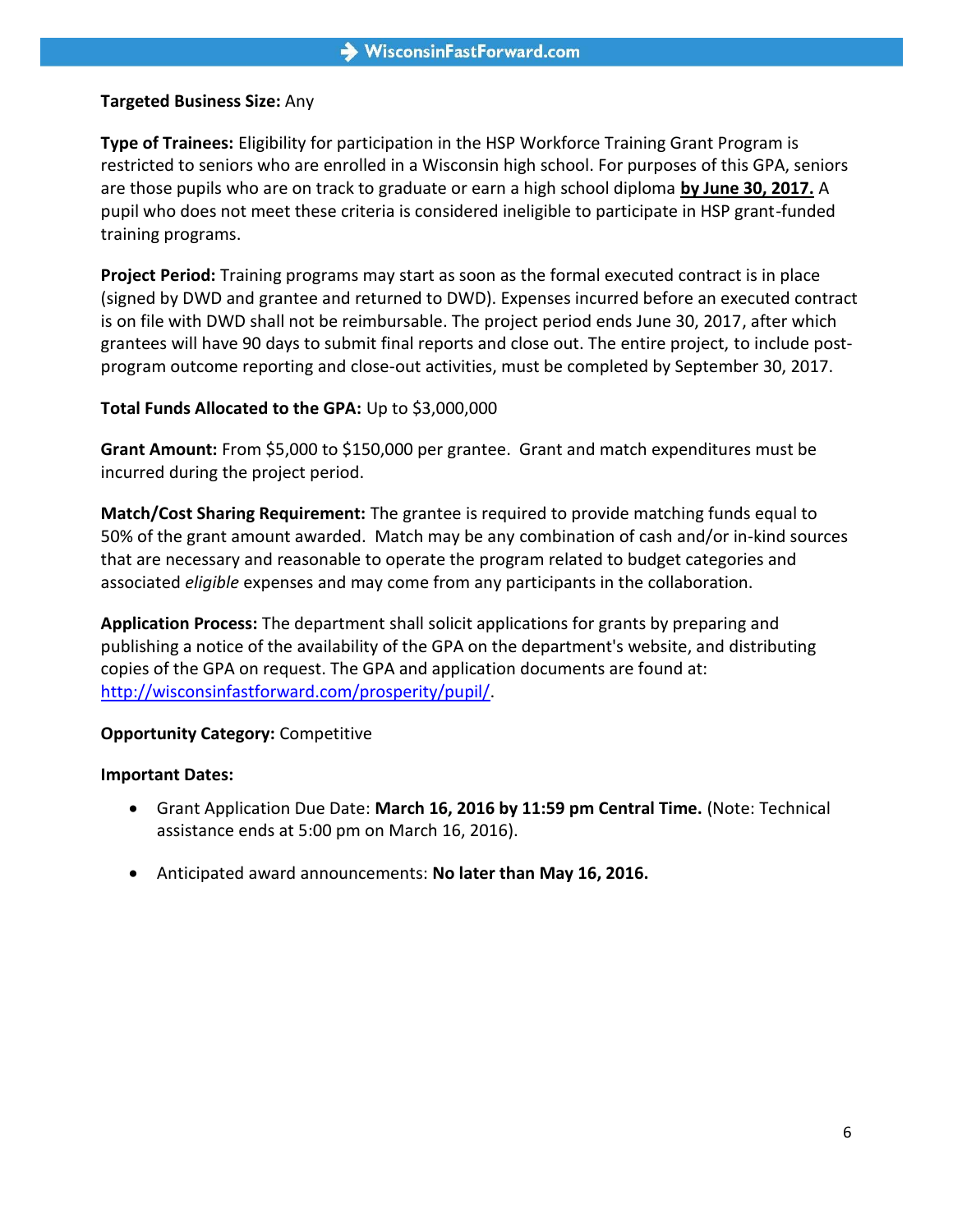**Eligible Applicants:** The department will accept applications from legal entities comprised of employers or business organizations, school districts, educational partners and/or technical colleges. Partnerships of these entities are strongly encouraged. **Previous grantees that received funding as lead fiscal agents with DWD-executed contracts in HSP Round 1 (GPA #BP142HSP) and Round 2 (GPA #BP151HSP) are not eligible to reapply for HSP Round 3 funding (GPA #BP161HSP). Previous grantees that received HSP funding as a lead fiscal agent and DWD-executed contract in a single round (either round one or round two) are eligible to reapply provided a new training program and CTE Certification are proposed. The application will not be considered if it is an expansion or continuation of a previous grant-funded training program area.** 

Applications must identify the Applicant, Project Manager, and Fiscal Manager, as follows:\*

- The Applicant refers to the one organization that will enter into the contract with DWD, receive the grant funds, and be responsible for project implementation, reporting, and funds management. Project Name is a title that you choose to use for your project.
- The Project Manager refers to the person who will serve as the primary contact and/or project director for the program and must be employed by the Applicant agency.
- The Fiscal Manager refers to the person who will be in charge of the financial portion of the grant. The person named as the Fiscal Manager on the application must be employed by the Applicant. This person will be responsible for handling the grant funds, keeping receipts and records, submitting reimbursements, preparing for financial audits and submitting the final financial report.

#### *\*(Note: The Project and Fiscal Managers must be employees of the Applicant Organization).*

#### **Grant Eligible Expenses (See HSP Budget Guidelines):**

- Instructional delivery and related materials.
- Costs associated with certification testing.
- Supplies and materials for training and/or instruction (an item must be less than \$5,000 and have a lifespan of less than one year).
- Activities associated with overall project coordination, pupil recruitment, marketing to stakeholders, and mentor training.
- Travel only associated with instruction (see Budget Guidelines).
- General grant administration activities (not to exceed 5% of grant amount requested).

#### **Grant Ineligible Expenses (See HSP Budget Guidelines):**

- Purchase of real estate.
- Purchase of capital equipment (item greater than \$5,000 and more than one year lifespan).
- Construction or major remodeling.
- Travel, meals, snacks, beverages, or lodging (see Budget Guidelines for travel exception).
- Student incentives or rewards (mugs, lanyards, T-shirts, pens, pencils, water bottles, etc.).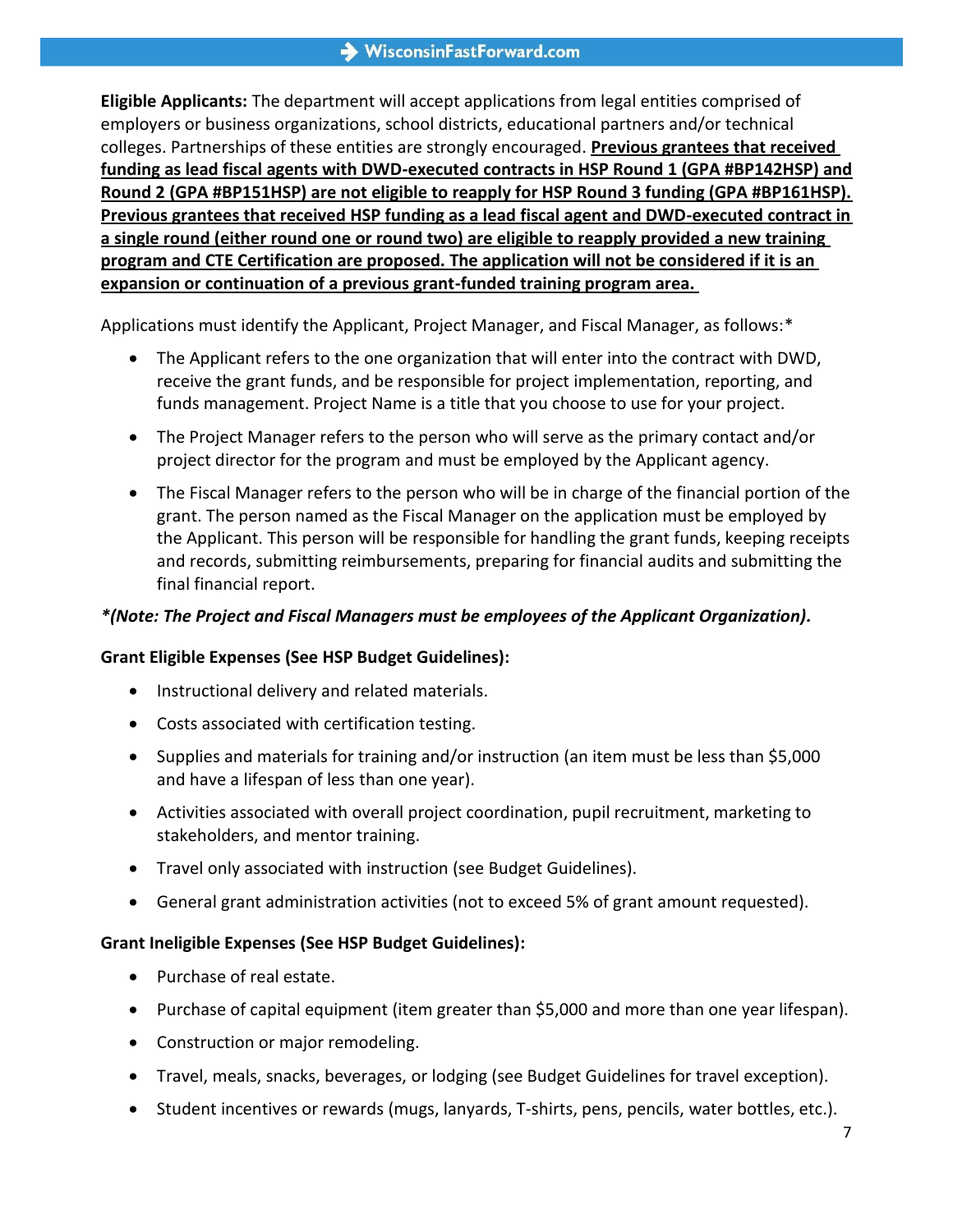- K-12 education (existing and/or general core curriculum).
- In-house training facilities.
- Pupil wages, stipends, and/or fringe benefits (allowed only for match).
- Tuition reimbursement for training and/or post-secondary programming.
- Administrative costs that total more than 5% of the "direct costs" of the grant award request.
- General office/classroom supplies (pencils, paper, ink, etc.).
- General allocated operating expenses (indirect cost rates).
- Ancillary and/or indirect costs associated with 38.14 and other auxiliary contracts.
- Student insurance premiums.
- Curriculum development.

**Outcomes:** To assess impact, DWD will work with grantees to gather and monitor information on all training program participants. As such, grantees will be required to collect and submit to the DWD registration/enrollment and post-program completion information on all pupil trainees, which may include data related to grade level, academic status, student risk factors, demographics, attending high school, high school graduation, type of training program(s), program completion date(s), certification(s) earned, employment opportunities, employment status, enrollment in post-secondary education or training, and other indicators, as needed. Work-based learning components that are part of credential attainment (such as work-based learning associated with Youth Apprenticeship), will not apply towards post-training program employment opportunities and/or job placements.

#### **Successful Applications Should Include the Following:**

- Active and documented participation of businesses in determining workplace training needs.
- Description of pupils targeted for the training program, including attestation that they are on track to graduate from high school by June 30, 2017.
- Plans for working with disadvantaged populations, to include: at-risk students, students with disabilities, students with economic disadvantages, and/or minority students.
- Description of pupil recruitment methods, including outreach to parents.
- Description of training certification program that includes how credits will be earned towards a high school diploma and certification/post-secondary credential.
- Certifications must be from the approved CTE Certifications List available on the HSP website at: [http://wisconsinfastforward.com/prosperity/pupil/.](http://wisconsinfastforward.com/prosperity/pupil/)
- Regional or local labor market data to support the selection of specific industry sectors or career pathways, including the number of job openings expected for the occupational training certification.
- **Planned Placements (80%):** The number of pupils served by the grant project and the number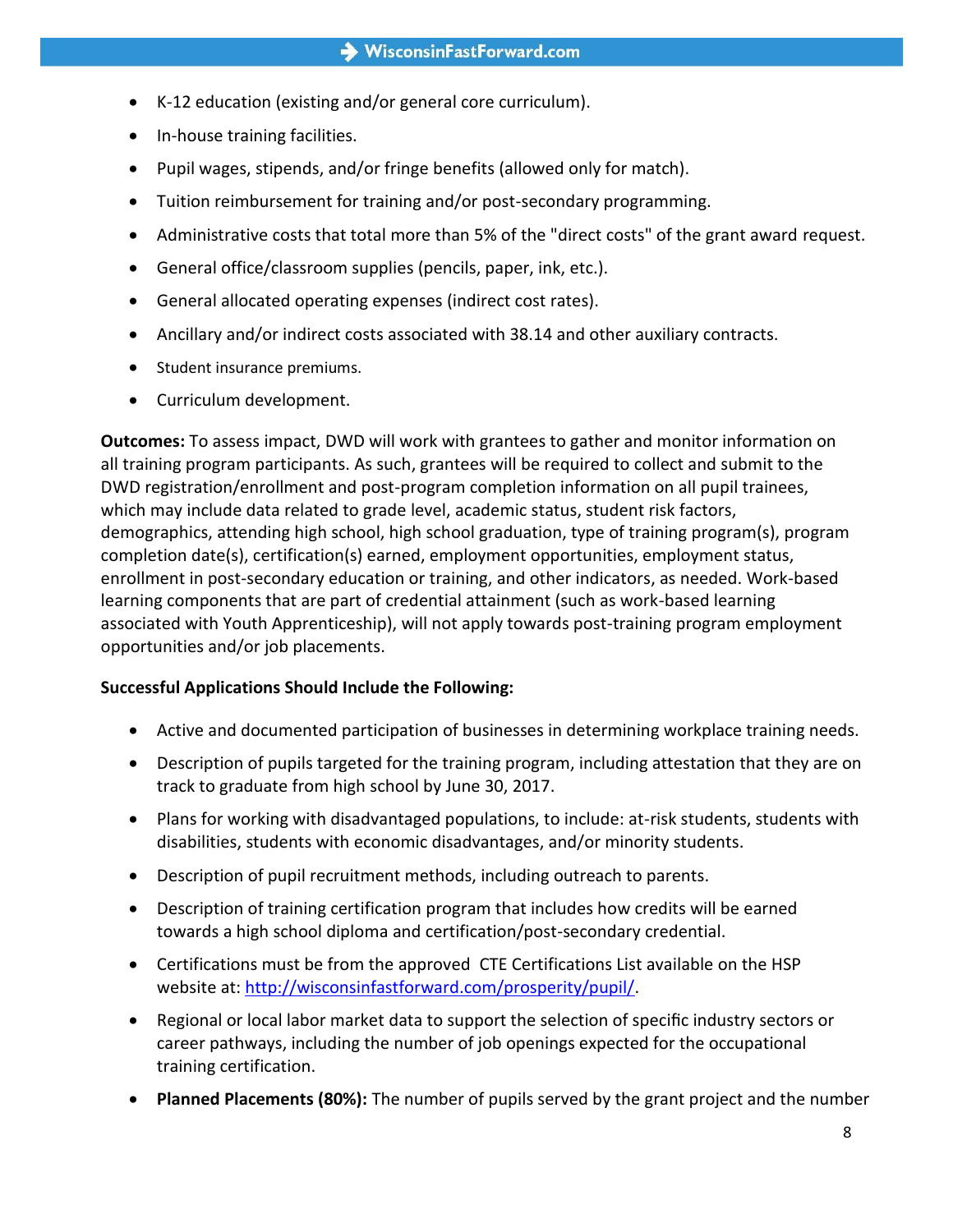of placement commitments, as evidenced through letters of commitment from the employer, may not be more than a 20% difference. *[e.g. Applicant Ace Manufacturing applies for a grant*  to train 35 pupils for certification in NIMS-Machining Level 1. The number of planned *placements supported by letters of commitment from employers must be at least 28 to stay within the 20% ratio of pupils trained to planned pupil placement.]*

- Sustainability plan for program continuation after the grant ends.
- Letters of commitment and/or support from all employers, partners, and other stakeholders participating in the project.

#### **Grant Scoring and Evaluation:**

Applications will be rated on an 80-point scale, based upon the following point values:

- Section 1: Project Overview and Need (up to 10 points)
- Section 2: Goal, Objectives, and Outcomes (up to 20 points)
- Section 3: Program Design and Implementation (up to 20 points)
- Section 4: Budget (up to 20 points)
- Section 5: Letters of commitment (up to 10 points)

**\*Additional points (up to 20 points):** When assessing applications, 20 bonus points will be given for these additional considerations:

- First time applicant (applicant did not receive funds from a previous HSP grant as a lead Fiscal Agent with executed contract). (5 points)
- Project targets pupils with disabilities (served by an Individualized Education Plan) and/or who are considered at risk (as per school district's definition of at-risk). (5 points)
- Project includes a Pre-Apprenticeship Program or Youth Apprenticeship-to-Registered Apprenticeship Bridge Program (10 points)

Other items that may receive consideration are strategic priorities, financial viability, underserved geographic areas, potential for replication and/or expansion, prior performance, and available funding.

The grant evaluation, scoring, and awarding process will consist of the following steps:

- (1) Grant applications will be reviewed and scored by a Grant Evaluation Committee (recruited by DWD) that will make funding recommendations to DWD program staff.
- (2) Based on the Evaluation Committee's results, DWD program staff will make funding recommendations for DWD Leadership review.
- (3) Final concurrence on award recommendations will be granted by the OSD Manager.

#### **Employer Letters of Commitment:**

Letters of commitment will be required from participating employers to indicate the planned number of job placements the employer anticipates having and the number of pupils the employer will consider for interviewing and/or hiring. The employer's letter should also include commitments to any match funding and/or participation in the planning and implementation of the training program. Work-based learning components that are part of credential attainment (such as work-based learning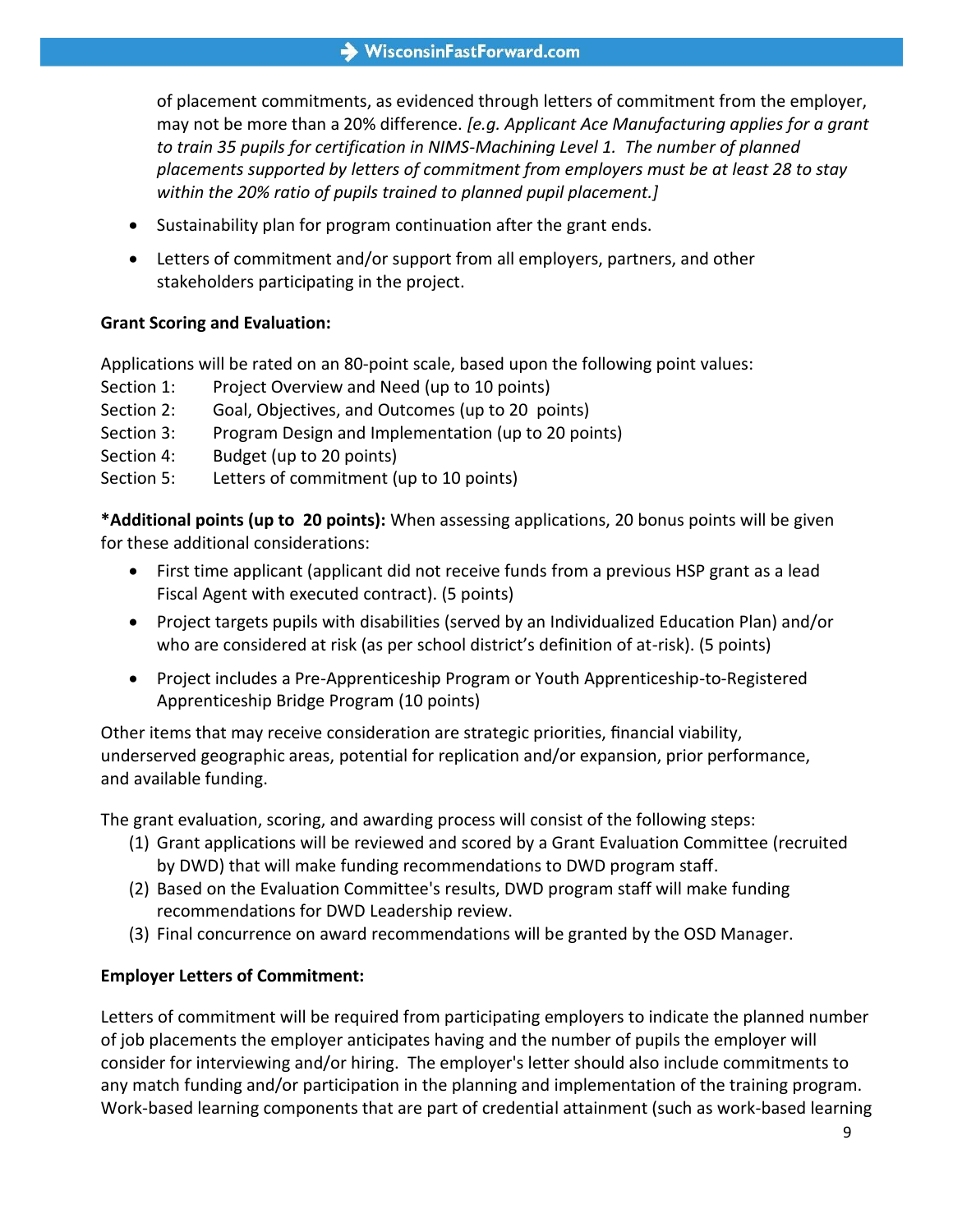associated with Youth Apprenticeship), will not apply towards post-training program employment opportunities and/or job placements.

#### **Partner Letters of Commitment and Support:**

Letters of commitment from school districts, technical colleges, and/or other educational partners should include an attestation regarding match resources that are available to contribute to the project.

Educational partners may include but are not limited to:

- Workforce Development Boards.
- $\bullet$  Intermediary educational and training organizations, such as a CESA.
- State recognized youth program providers, such as Youth Apprenticeship Consortiums, Boys and Girls Clubs, Fresh Start.
- Licensed Vocational Education Coordinators/Career and Technical Education Coordinators.

The WTCS, WDPI, and DWD are available to provide consultation services to:

- Connect business owners to local technical college career prep coordinators and embedded diploma programs developed in high-demand fields.
- Connect schools to local businesses and technical college resources for planning, delivery and implementation of programming directed at high school seniors.
- Provide information and consultation to schools and businesses in order to navigate instructing and mentoring youth.
- Support schools and businesses to recruit pupils for these experiences.
- Support businesses to build strategies to ensure quality youth programming and mentoring.
- Provide materials and training to assist in understanding child labor laws.

#### **Post-Award Terms and Conditions/Reporting Requirements:**

Grant applications funded under this announcement will be required to execute a binding contract with DWD. Grantees will also be required to submit expenditure reports (including documentation of expenses and match contributions), student registration documents, student post-program completion information/documents, progress reports, and a final project report.

In addition to these conditions, please note the following:

- (1) All grant applications funded under this announcement will be subject to program evaluation and monitoring.
- (2) All grant funds will be disbursed via electronic direct deposit into the grantee's account. To begin receiving electronic payments, grantees will be required to complete a STAR